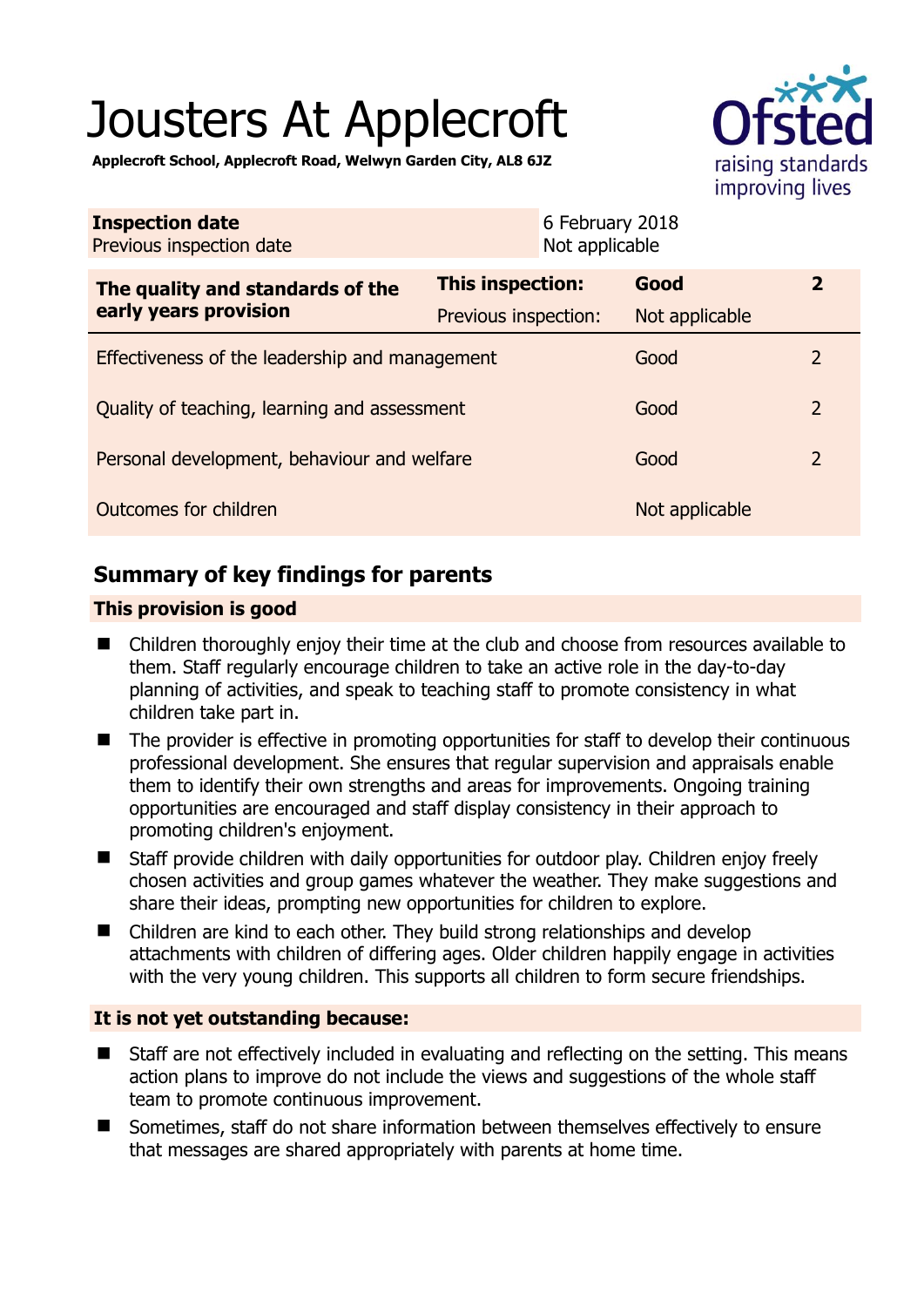# **What the setting needs to do to improve further**

#### **To further improve the quality of the early years provision the provider should:**

- $\blacksquare$  strengthen the self-evaluation process to include the views of staff
- enhance the sharing of information between staff to ensure that information is passed to parents.

#### **Inspection activities**

- The inspector observed the activities children take part in, both indoors and outdoors and the interactions between children and staff.
- The inspector observed an adult-led activity and discussed this with the supervisor.
- The inspector accompanied a member of staff to collect children from their classrooms.
- The inspector spoke to a number of parents during the inspection and took account of their views. She also spoke with children and staff throughout the inspection.
- The inspector held a meeting with the owner and supervisor. She looked at relevant documentation and reviewed evidence of the suitability of staff working at the club.

## **Inspector**

Jo Rowley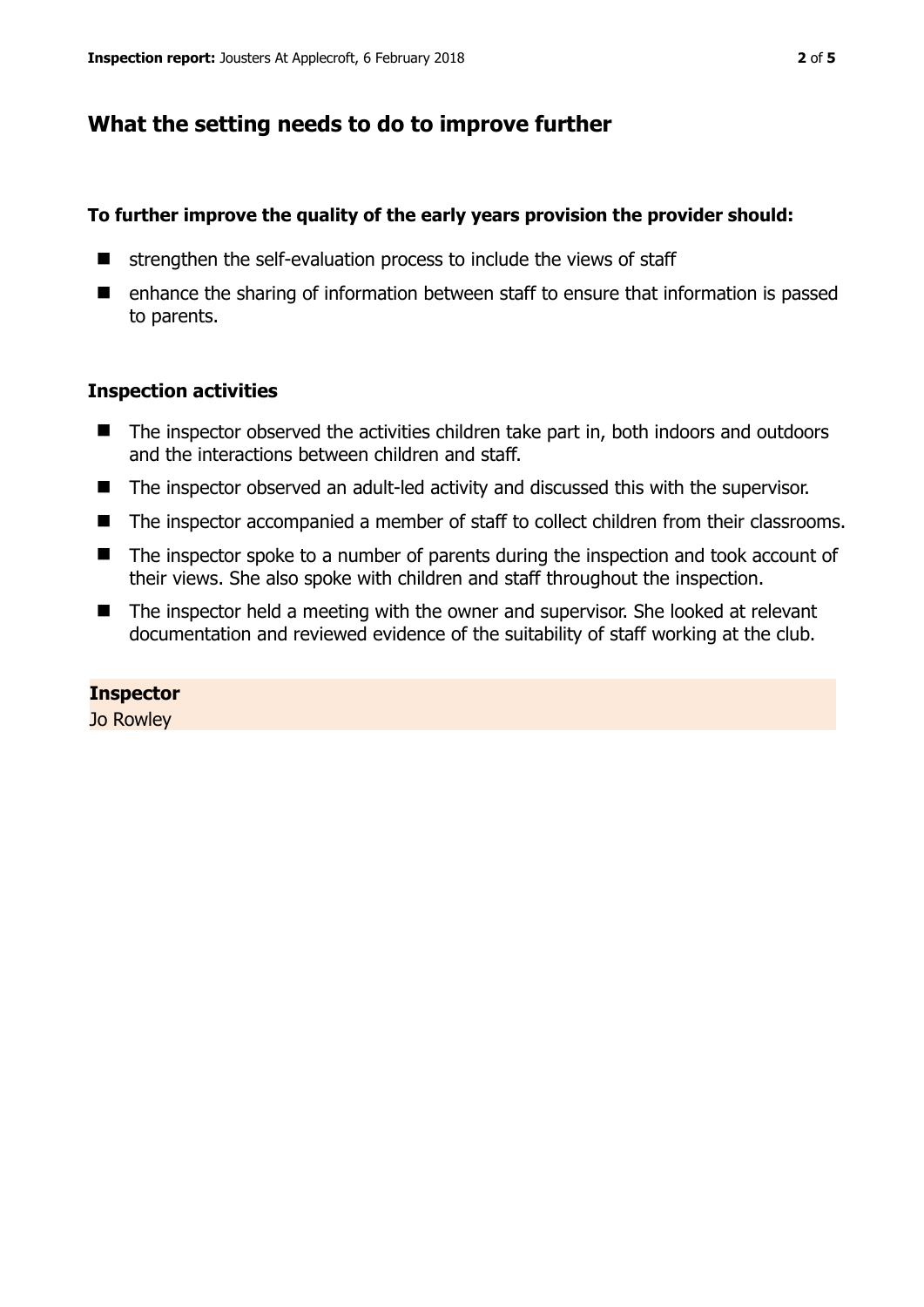## **Inspection findings**

#### **Effectiveness of the leadership and management is good**

Parents speak highly of the staff team. They feel included in the time their children spend at the club and they are aware of upcoming activities and experiences their children are taking part in. Staff request parent and child feedback to support the routines and smooth running of the club. Safeguarding is effective. Staff attend regular and appropriate training to ensure that their knowledge and understanding of child protection remains updated. The club supervisor is the designated person with overall responsibility for safeguarding children and staff know to speak with her if they have concerns about children's welfare. Staff are aware of the signs and symptoms of abuse and have an effective awareness of the club policies and procedures. The provider has robust recruitment and induction procedures that ensure staff are suitable to carry out their roles and responsibilities. Ongoing suitability checks are part of the staff's regular supervision and appraisal meetings with regular team discussions also promoted. The provider talks to children and staff and monitors the smooth running of the setting.

#### **Quality of teaching, learning and assessment is good**

Staff know the children in their care well. The key-person system works effectively to ensure that children's care is tailored to their individual needs. For example, staff spend some time storytelling and reading books with children as they arrive at the club, after a day at school. Staff regularly observe young children and are attentive to what they are interested in. They use children's ideas and suggestions to plan a range of activities and experiences that are fun, enjoyable and engage children. Children make independent choices about their play and show strong imaginative skills. For example, they dress up and act out a range of different roles. They laugh together and pretend to be police officers and animal characters. Staff motivate children and listen attentively to children when they speak, demonstrating that children's voices and opinions are important.

#### **Personal development, behaviour and welfare are good**

Children demonstrate that they feel safe and secure. Good settling-in procedures mean that staff and parents work together to help children settle and feel confident. Children develop close bonds with friendly, caring staff who spend time ensuring that their care and well-being is promoted. For example, children confidently go to staff for support during an activity or for a cuddle when feeling tired. Staff engage children in conversations and join in with their activities, showing interest in the board games they play. Children are quick to invite staff to join them and are confident to explain how to play the games, including the rules. This promotes good opportunities for children to demonstrate their social skills and understanding of instructions. Staff promote suitable routines that support children's understanding of healthy lifestyles. They talk to children about good hygiene and encourage them to follow suitable procedures.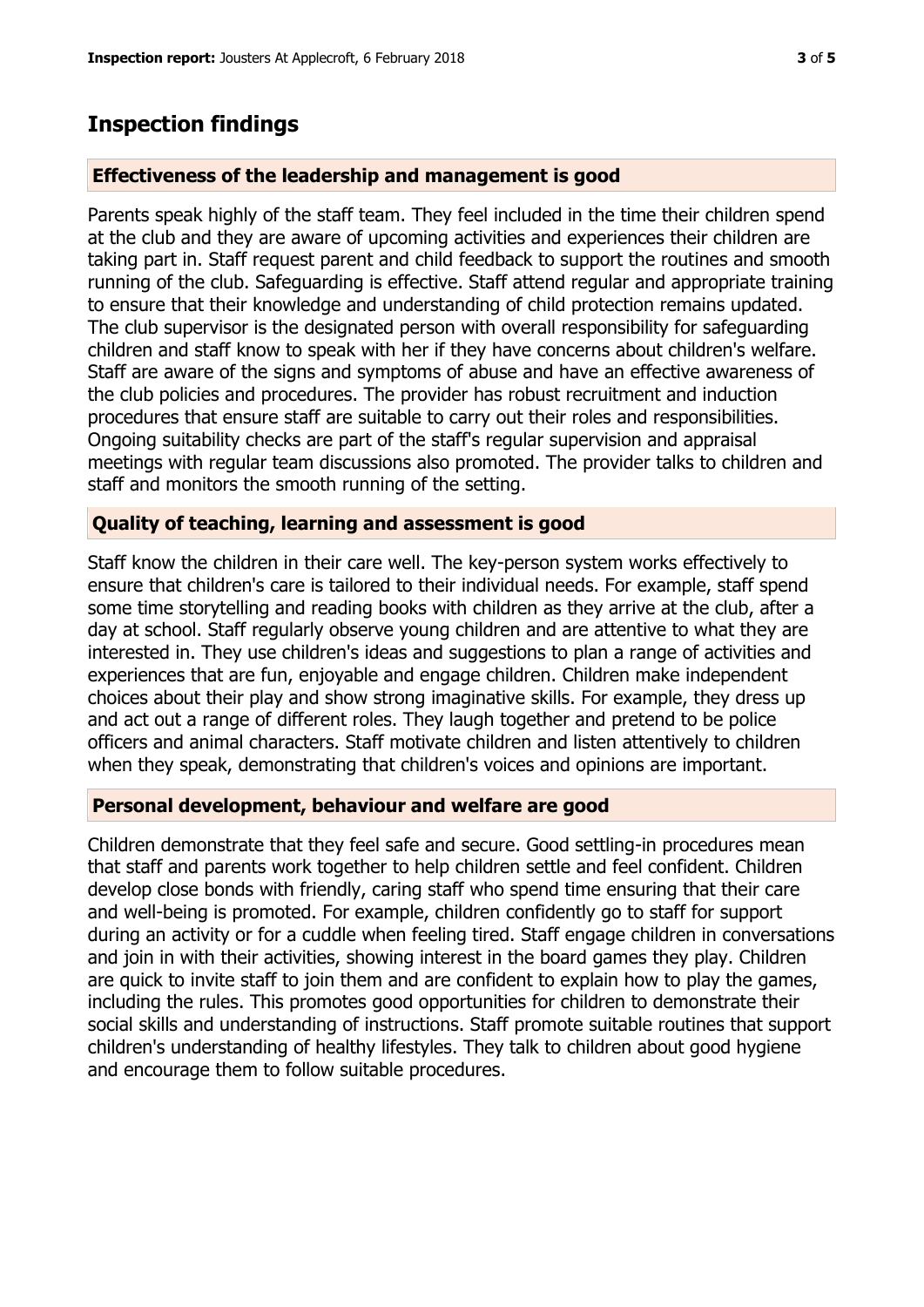# **Setting details**

| Unique reference number                             | EY496550                                                                             |  |
|-----------------------------------------------------|--------------------------------------------------------------------------------------|--|
| <b>Local authority</b>                              | <b>Hertfordshire</b>                                                                 |  |
| <b>Inspection number</b>                            | 1032667                                                                              |  |
| <b>Type of provision</b>                            | Out of school provision                                                              |  |
| Day care type                                       | Childcare - Non-Domestic                                                             |  |
| <b>Registers</b>                                    | Early Years Register, Compulsory Childcare<br>Register, Voluntary Childcare Register |  |
| <b>Age range of children</b>                        | $4 - 11$                                                                             |  |
| <b>Total number of places</b>                       | 36                                                                                   |  |
| Number of children on roll                          | 50                                                                                   |  |
| <b>Name of registered person</b>                    | Jousters Childcare Limited                                                           |  |
| <b>Registered person unique</b><br>reference number | RP902604                                                                             |  |
| <b>Date of previous inspection</b>                  | Not applicable                                                                       |  |
| <b>Telephone number</b>                             | 07849676490                                                                          |  |

Jousters at Applecroft registered in 2015. The club employs eight members of childcare staff. Of these, three hold an appropriate early years qualification at level 3. It operates Monday to Friday during term time only and offers a breakfast club from 7.45am to 8.55am and an after-school club from 3.10pm to 6pm. A holiday club operates during some school holidays.

This inspection was carried out by Ofsted under sections 49 and 50 of the Childcare Act 2006 on the quality and standards of provision that is registered on the Early Years Register. The registered person must ensure that this provision complies with the statutory framework for children's learning, development and care, known as the early years foundation stage.

Any complaints about the inspection or the report should be made following the procedures set out in the guidance 'Complaints procedure: raising concerns and making complaints about Ofsted', which is available from Ofsted's website: www.gov.uk/government/organisations/ofsted. If you would like Ofsted to send you a copy of the guidance, please telephone 0300 123 4234, or email enquiries@ofsted.gov.uk.